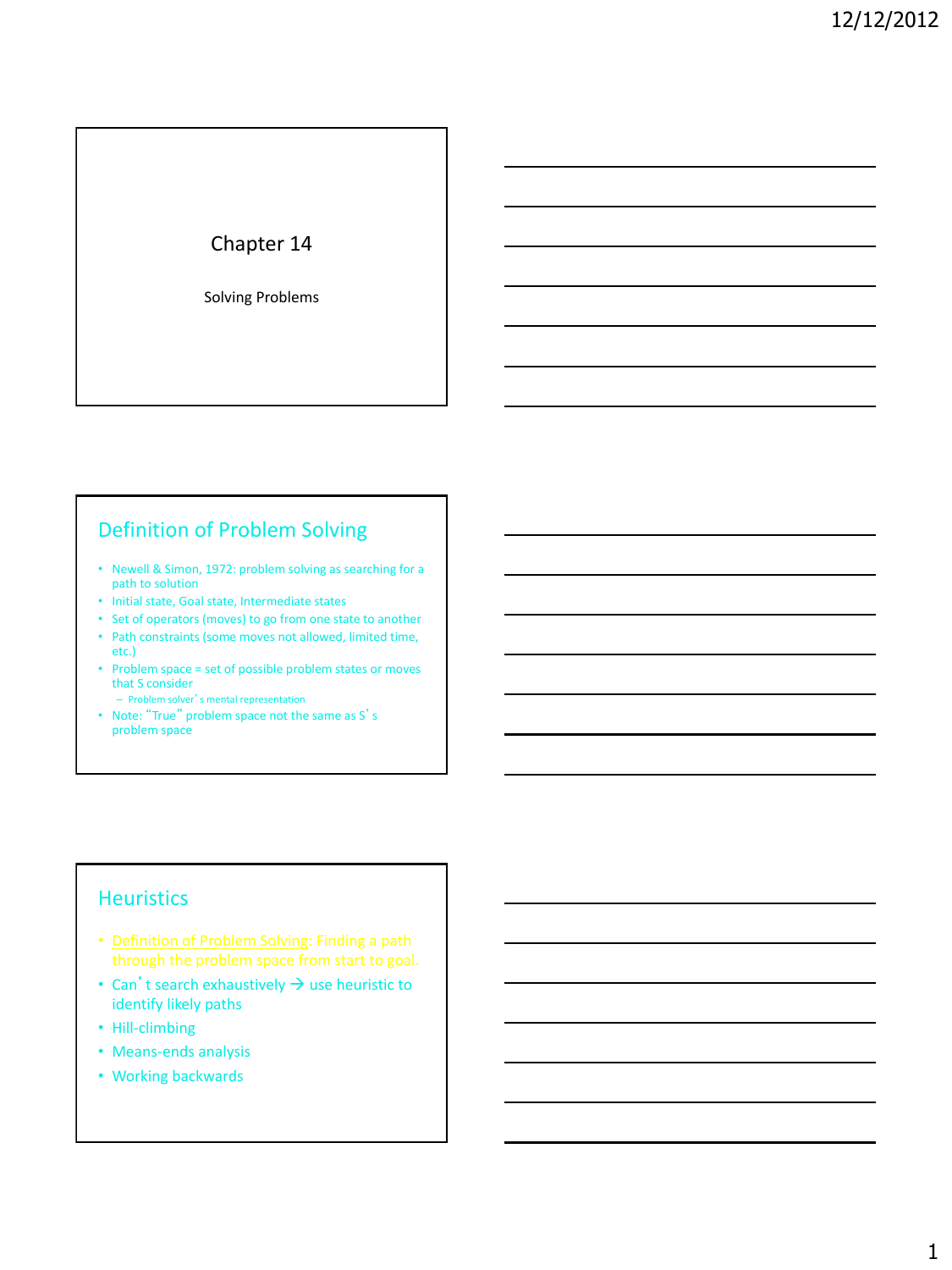# Hill Climbing

- Select next move according to greatest movement towards goal
- See Handout on Hobbits & Orcs problem – Start State 331 (3 hobbits, 3 orcs & boat on start side)
- Best move sometimes is move away from goal – See state 110 (2 hobbits 2 orcs & boat on goal side)
	- Need to make 'backward' move 1 hobbit & 1 orc back to starting side
- Move against goal of moving everyone to right-hand side. (Not consistent with hill climbing heuristic.)
- Long response times to make 'backwards' move



# **Means-Ends Analysis**<br>• Set up goal & try to find operation to achieve goal

- 
- Find differences between goal and start state, goal  $\rightarrow$  find operator reduce or eliminate difference.
- If goal blocked, set up subgoal to remove block
- $\cdot$   $\rightarrow$  hierarchical nesting of goals
- $\cdot$   $\rightarrow$  breaks complex problem into number of easier problems
- Used in computer simulation of logic problem solving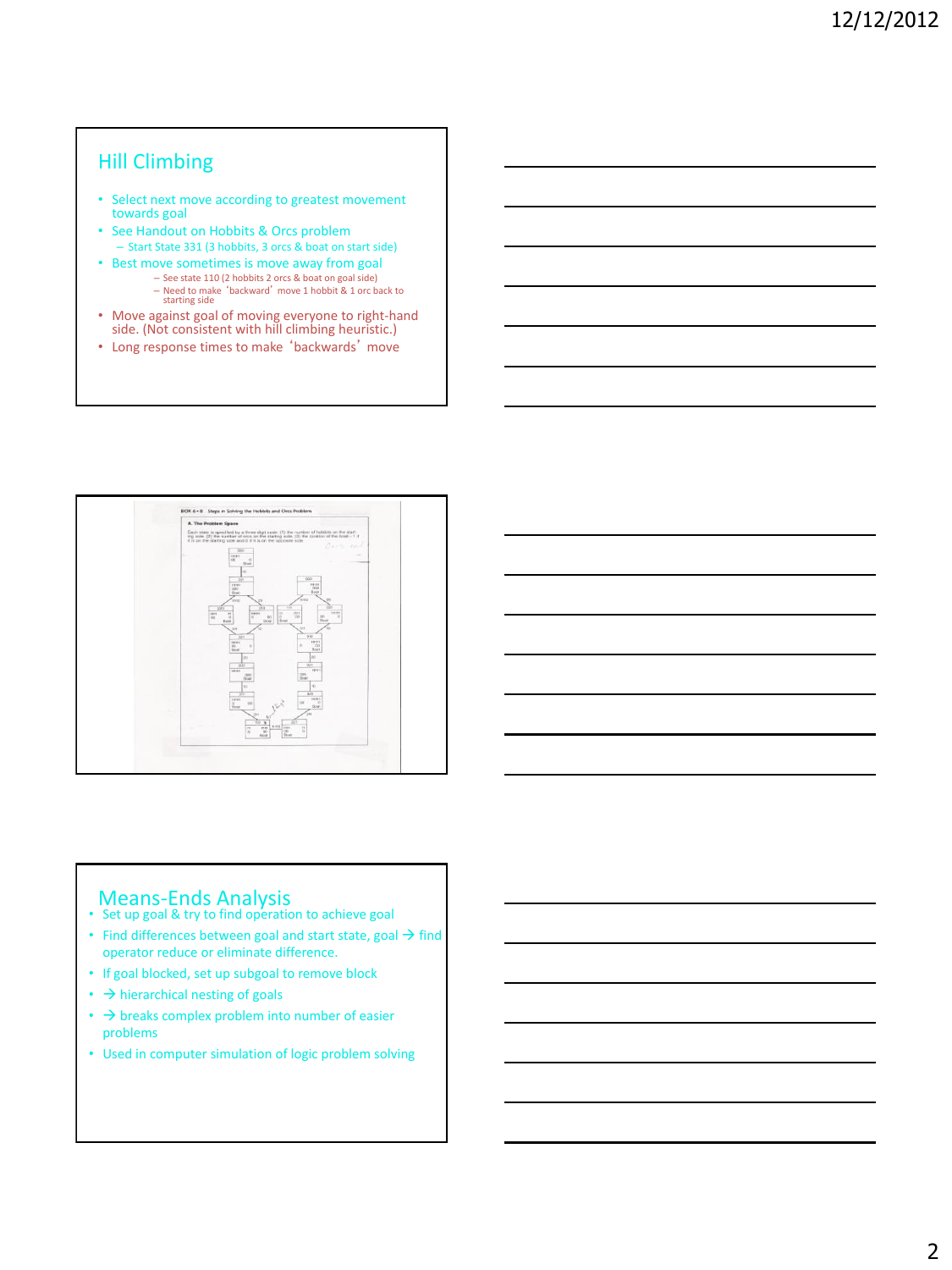



#### Means-ends Analysis - 2

- Goal 1 is to get largest disk (D3) on 3rd peg  $-$  2 disks on top of D3  $\rightarrow$  Goal 2: move D2
	- Can't move D2 because of D1  $\rightarrow$  Goal 3: move D1 – 2 possible moves for D1. Move D1 to Stake 3
- Goal 3 achieved. Return to Goal 2.
- Can move D2 to empty stake. Goal 2 achieved

# Means-ends Analysis - 3

- Return to Goal 1. Can't move D3 because stakes have smaller disks
- Goal 4: Move D1 to go on top of D2. Goal 4 achieved
- Goal 1: Move D3 to 3rd stake.
- Etc.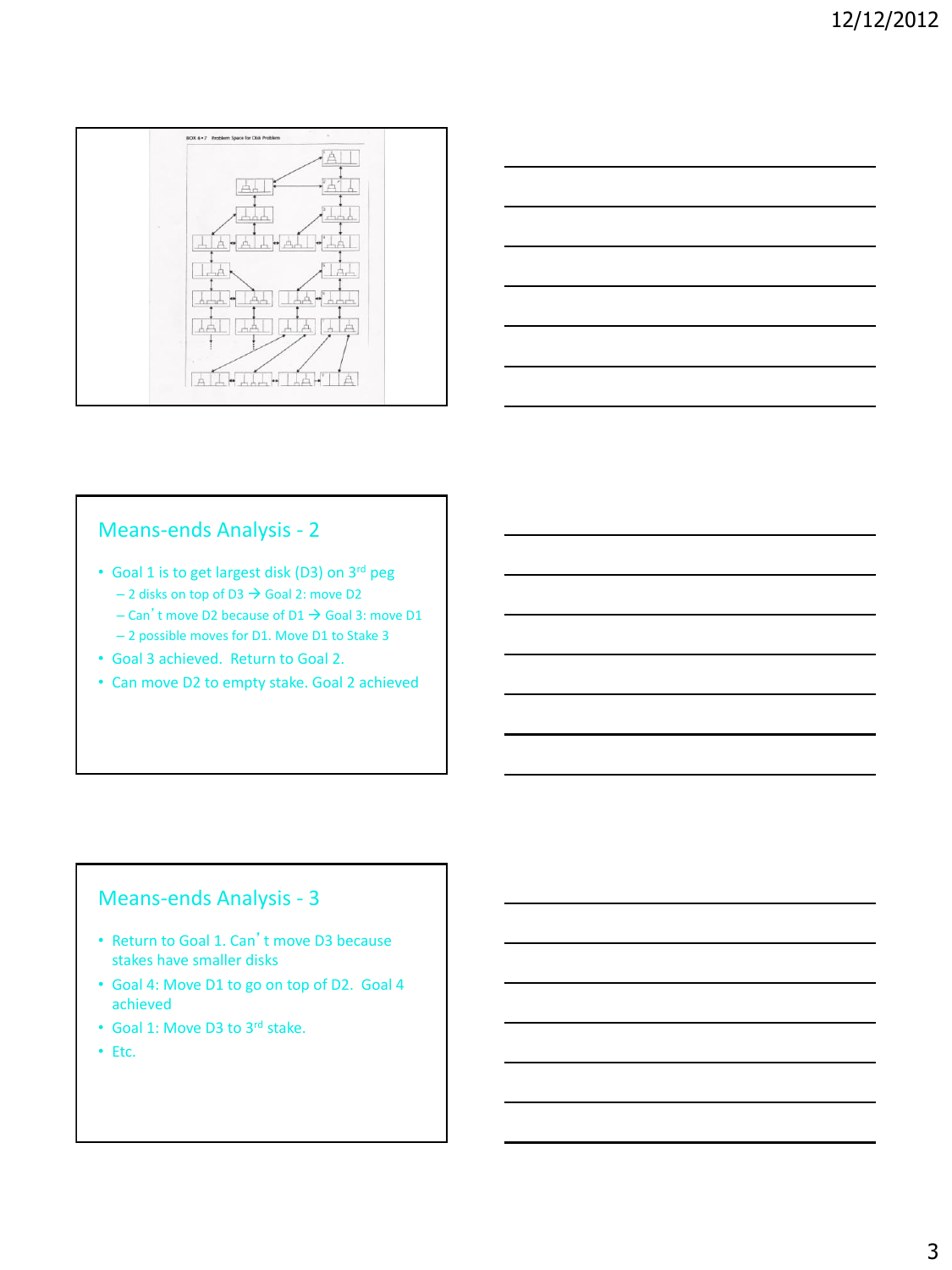# Working Backwards

- Geometry proofs
	- What do you need to prove goal?
		- Congruent triangles, parallel lines etc?
		- Can you prove requirement from givens? What do you need to prove requirement?
	- See problem about water lilies p. 451 of text
- Means-ends analysis involves working forward
- Working backwards requires setting goals like Means-ends analysis.

### Pictures, Diagrams & Images

- Verbal and pictorial formats present different info.
- Pictures, diagrams, images include spatial info
- Z score problems
	- $-$  Given mean = 80, sd = 7, what proportion of scores are above 68?
	- Must draw normal curve & mark in relevant areas.

### Problem Solving by Analogy

- Donnelly & McDaniel, 1993
- See text page 484, 3<sup>rd</sup> 3ed, not in 4<sup>th</sup> ed.
- Literal version description of stars spinning faster as they shrink  $\rightarrow$  conservation of momentum
- Analogy version reference to figure skater spinning
- Analogy instruction helped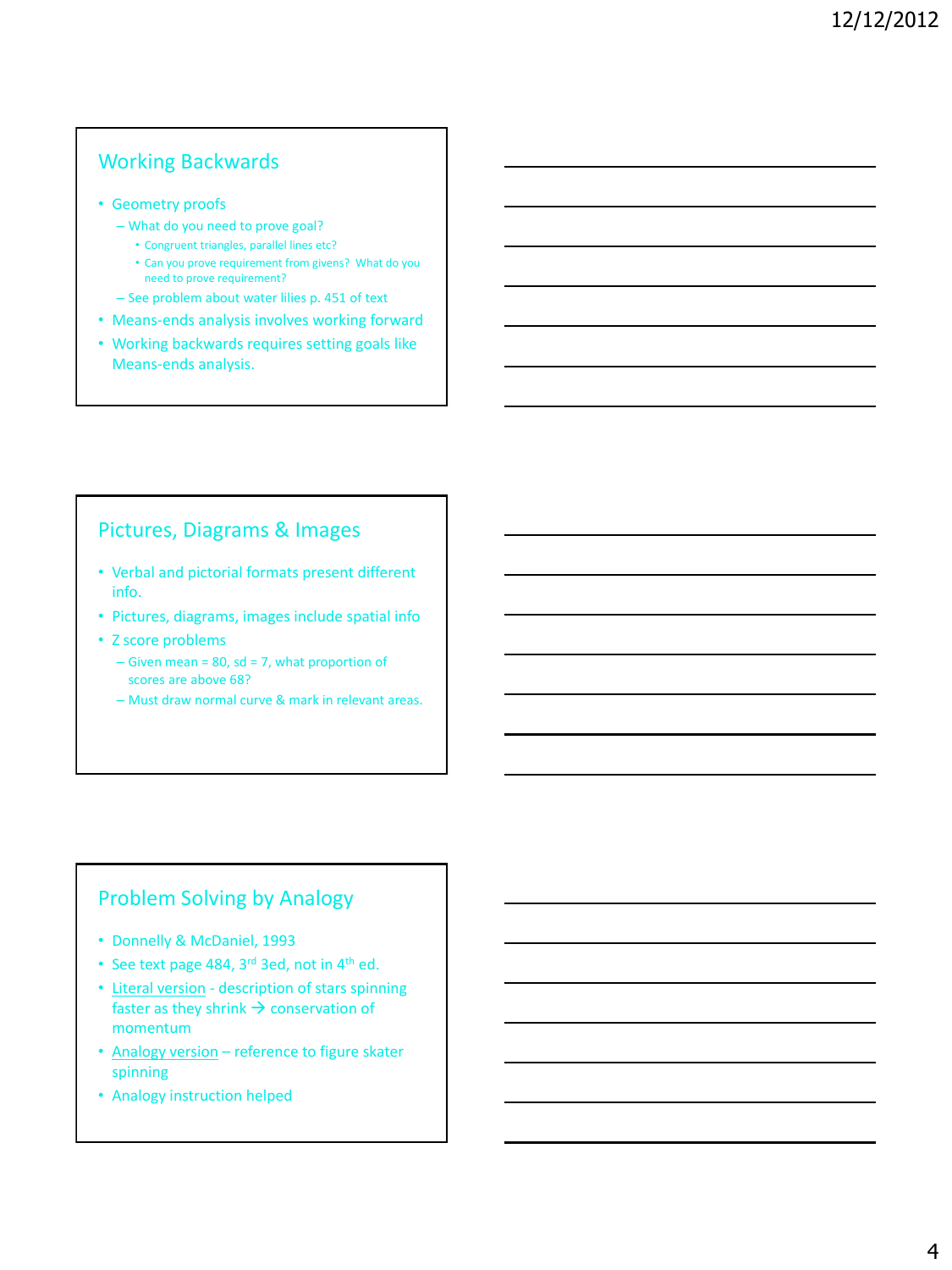# D Problem Solving by Analogy - 2

- Duncker's Tumour problem
	- Inoperable tumor in stomach. Treat with radiation which destroys healthy tissue. How maximize tumor destruction & minimize damage to healthy tissue?
	- Solution: Have multiple low intensity rays through healthy tissue. Focus rays on tumor.
- Gick & Holyoak: Analogies: General attacking a fortress by dividing soldiers & sending them over different routes.
- $\cdot$   $\rightarrow$  improved solution of tumor problem: 75% vs 10%

#### Failure to Find (Retrieve) Analogy

- Gick & Holyoak: Some Ss told to think about General & Fortress problem, others not.
	- Not told: 30% solutions
	- Told: 75% solutions
- Similar finding with Hobbits & Orcs & Jealous **Husbands**
- Ss often know of relevant analogies but fail to retrieve them unless instructed

# Failure to Find (Retrieve) Analogy - 2

Surface structure - elements in problem (e.g. hobbits & orcs, tumors & radiation)

- Deep structure underlying principles (e.g. always keep an orc in the boat; approach focal point from many different directions)
	- Garden problem: Circular flower bed
	- What analogies come to mind?
- Retrieve analogies through surface structure, similar elements.
- Then have to map analogy to current problem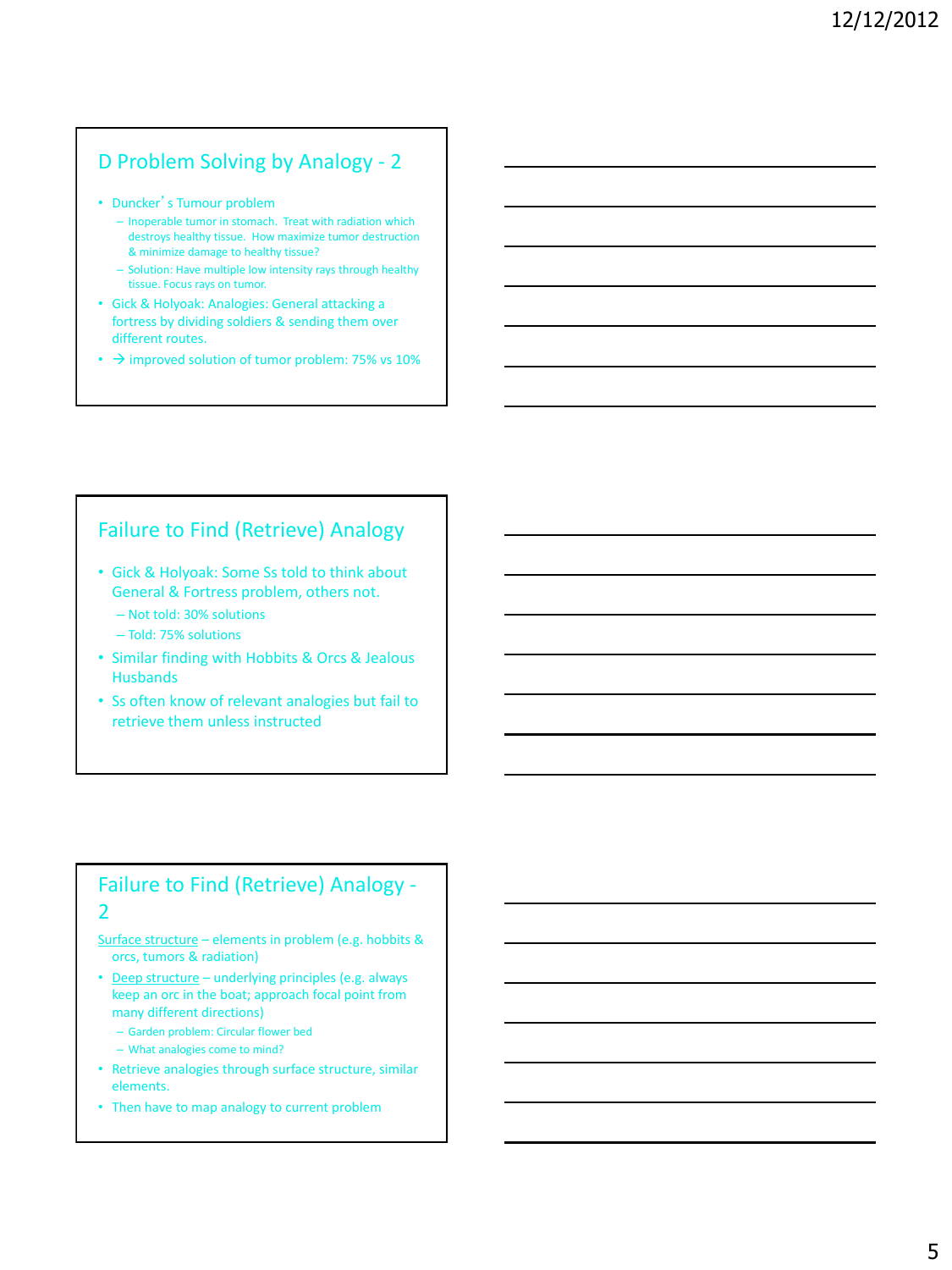# Improving Use of Analogy<br>• How improve use of analogies

- Gick & Holyoak: give Ss two training problems with same underlying principle as tumor & fortressgeneral problems
- Ss more likely to use analogy
- Cummins: algebra word problems
- Have Ss analyse training problems separately or compare them. Comparing  $\rightarrow$  Ss more likely to notice underlying principles.
- See sample problems.

#### Failure to Find (Retrieve) Analogy -

- **4** Reedham & Begg Told Ss to remember problems or told Ss to understand solutions so they could explain them
- Remember group: 69% test problems correct; Understand group: 90% correct
- $\rightarrow$  attention to deep structure (underlying principles) essential for transfer
	- Use variety of problems with different surface structures but same deep structure to teach a principle.

#### • Reading by Thomas & Lleras

- Ss did two-string problem. (Two strings hang from ceiling. S must tie them together but can't reach 2<sup>nd</sup> string when holding the first.
- Several objects on the table (wrench, paperback book, dumbbells) can be used.
- Ss either swung arms or stretched.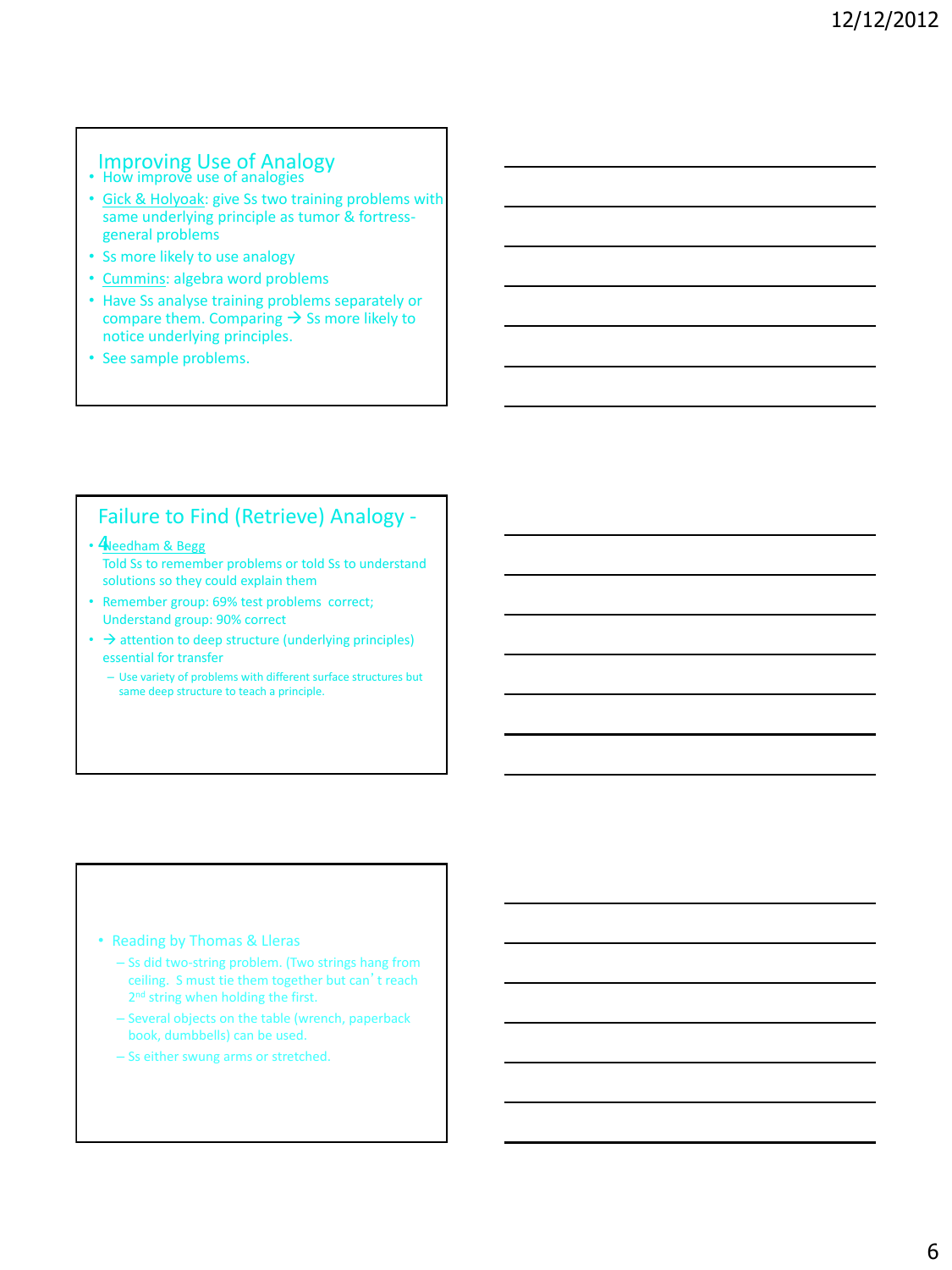# Analogies & Expert Problem Solving

- Novices categorize problems in terms of surface structure (objects in the problem)
- Experts categorize in terms of deep structure (principles or methods used to solve)

# Analogies & Expert Problem Solving - 2

- Novick & Holyoak:
- Gave Ss training problems which used particular math principle.
	- Numbers evenly divisible by other numbers
		- E.g. What is the lowest number that is 3 more than a number divisible by 2, 3, 6, and 11?
- Problems in text p. 490, 3<sup>rd</sup> ed. or handout
- SAT math scores, but not SAT verbal scores correlated with use of math analogies on test problems

# Chunking & Subgoals

#### Chase & Simon

- Memory for positions of 20 chess pieces
- Compared chess novices, good players & masters
- Chess positions random or real game positions
- Results: a) Random position: no differences between groups
	- b) Real game positions: Masters best, novices worst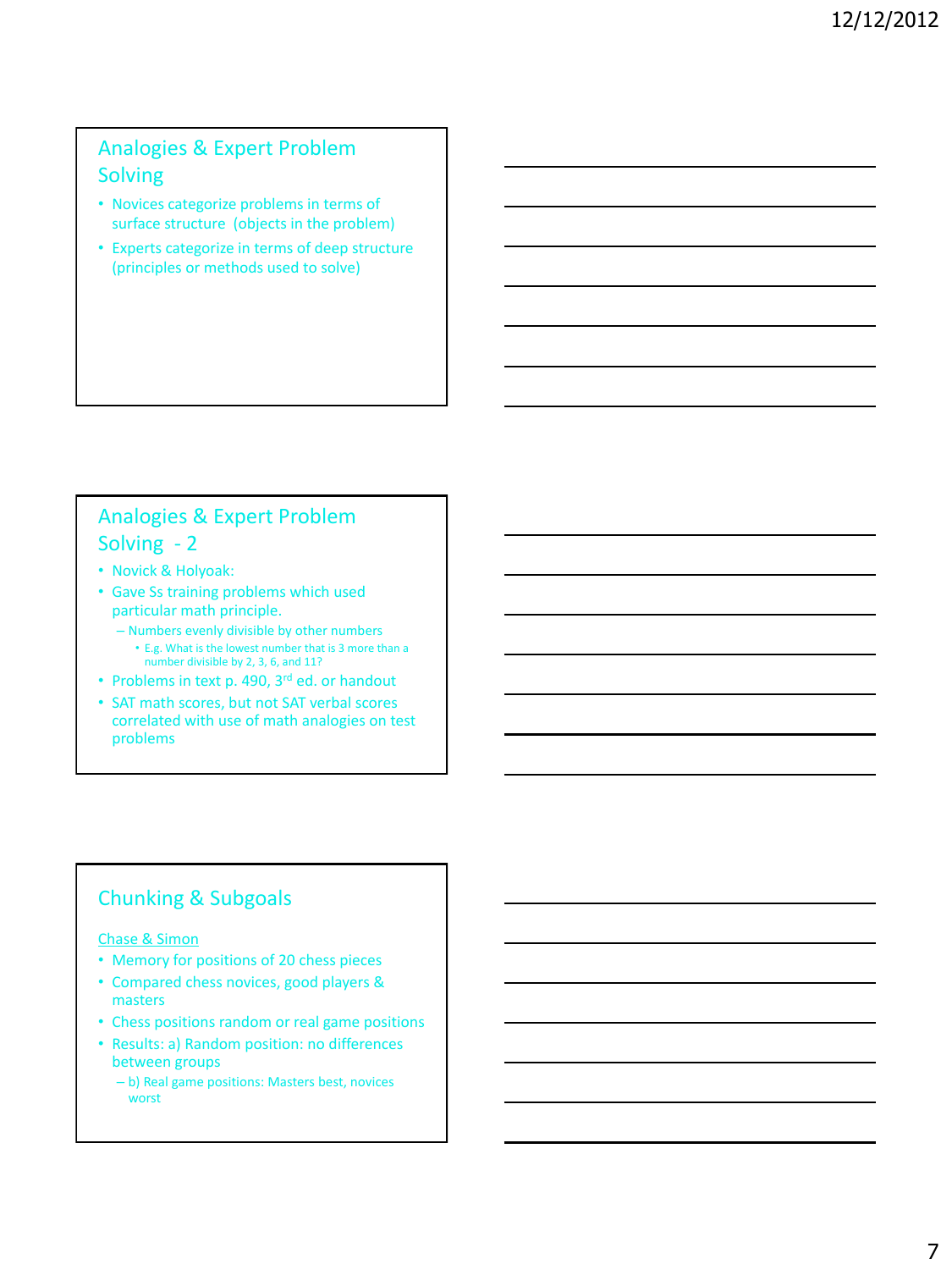# Chunking & Subgoals - 2

- Experts recognize complex patterns (e.g. chess game positions, medical symptoms)  $\rightarrow$  chunks
- Novices see chess pieces, individual medical symptoms unconnected
- Experts recall chess positions (medical symptoms) in organized groups which relate to various strategies

### Chunking & Subgoals - 3

• Experts can better "organize" chess pieces (or medical symptoms) into meaningful chunks  $\rightarrow$ better memory

# Chunking & Subgoals - 4

#### Reasons chunking helps

- Reduces memory load  $\rightarrow$  frees processing resources
- Focus on large patterns & how related
	- See overall structure of problem, not details
	- Helps identify key elements, create subgoals, keep track of strategies
- Chess experts don't consider large number of moves
	- Consider only most promising moves in current situation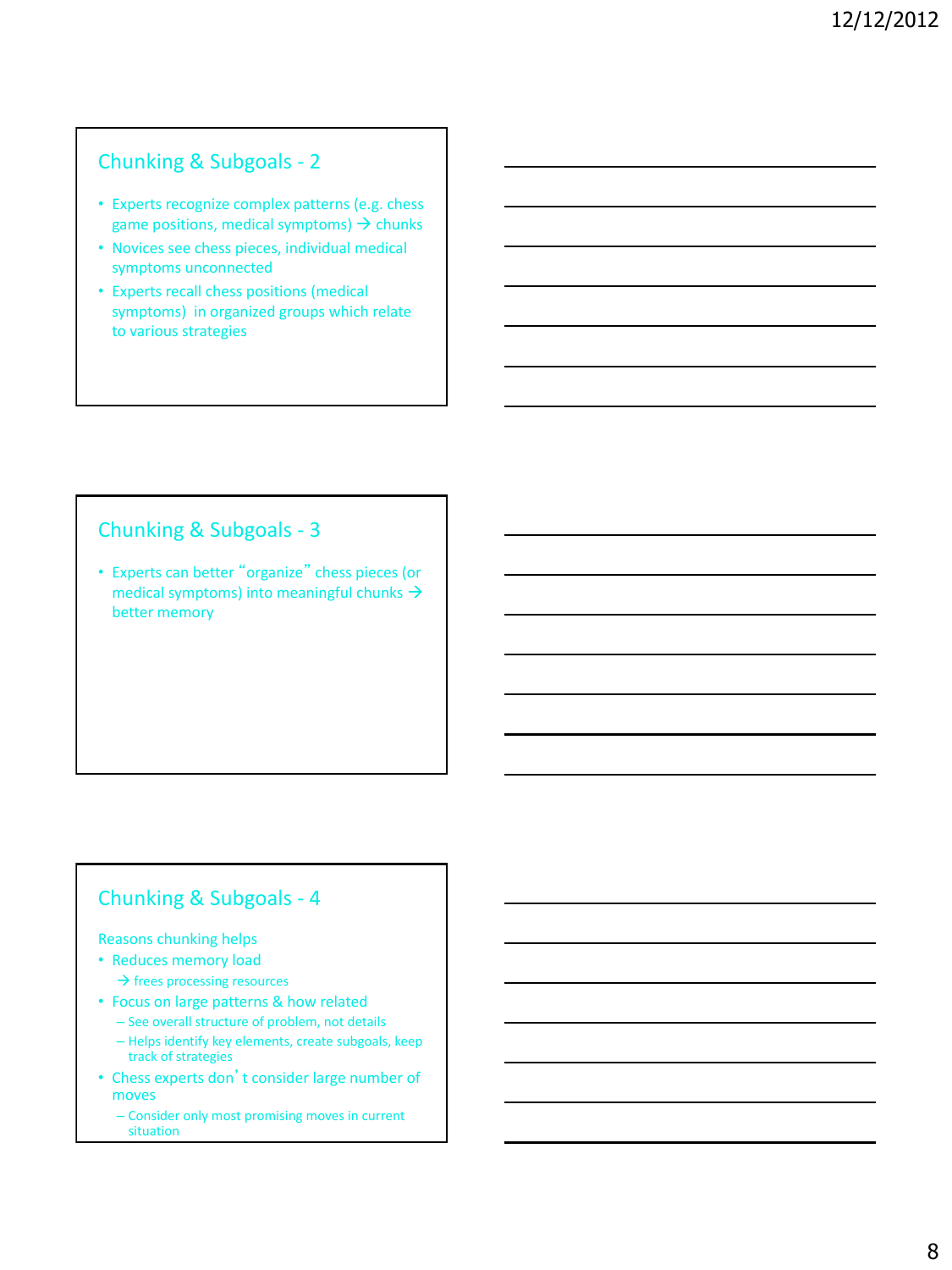

### Nature of Expertise

- 10 years needed to become 'expert'
- Experts have more knowledge, different type of knowledge
- Experts know many "patterns"
- Experts' knowledge organized cross  $referenced \rightarrow better retrieval$ (not in  $4<sup>th</sup>$  ed)

# Nature of Expertise – 2

- Experts  $\rightarrow$  means-ends analysis (working forwards towards subgoal)
- Novices use working backwards more
- Experts can select subgoal, know where subgoal leads.
- With unfamiliar problems, experts use working backwards
- Experts automated (proceduralized) frequent routines
	- Not bogged down in procedural details
	- $-$  Require less memory  $\rightarrow$  demand on processing resources (not in  $4<sup>th</sup>$  ed)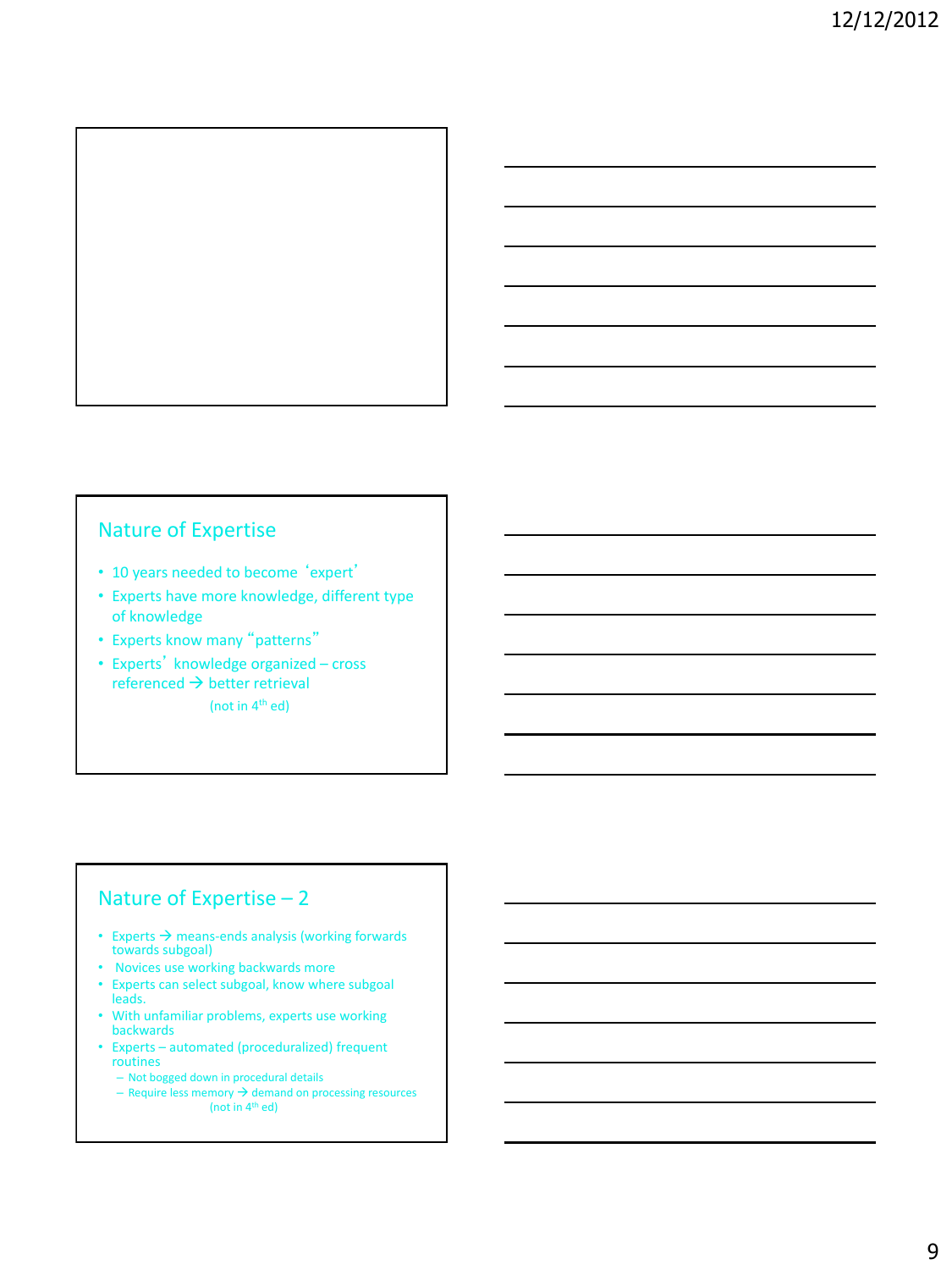# Ill-defined vs. Well-defined Problems

- Recreational problems well-defined: start state, goal, operations clearly defined
- Real-life problems: exact nature of goal not clear, operations not clear
	- E.g. Improve educational system
		- More or better-trained teachers, more technology, broader or more focused curriculum, focus on basic skills or applications of those skills, more choice on courses or less?
- Experts spend more time defining problems than do novices





# Functional Fixedness – Duncker's **Study**

#### General procedure

- Group 1: uses critical object in normal function (paper clip to hold sheets of papers, pliers to unscrew bolt)
- Group 2: uses alternative object
- Main Task: S required to use critical object in unusual function (weight in pendulum problem, twist paperclip into hook for hanging light object, small box used as candle holder)
- Preutilization inhibits 'creative' use of object
- Object's function has been '*fixed*'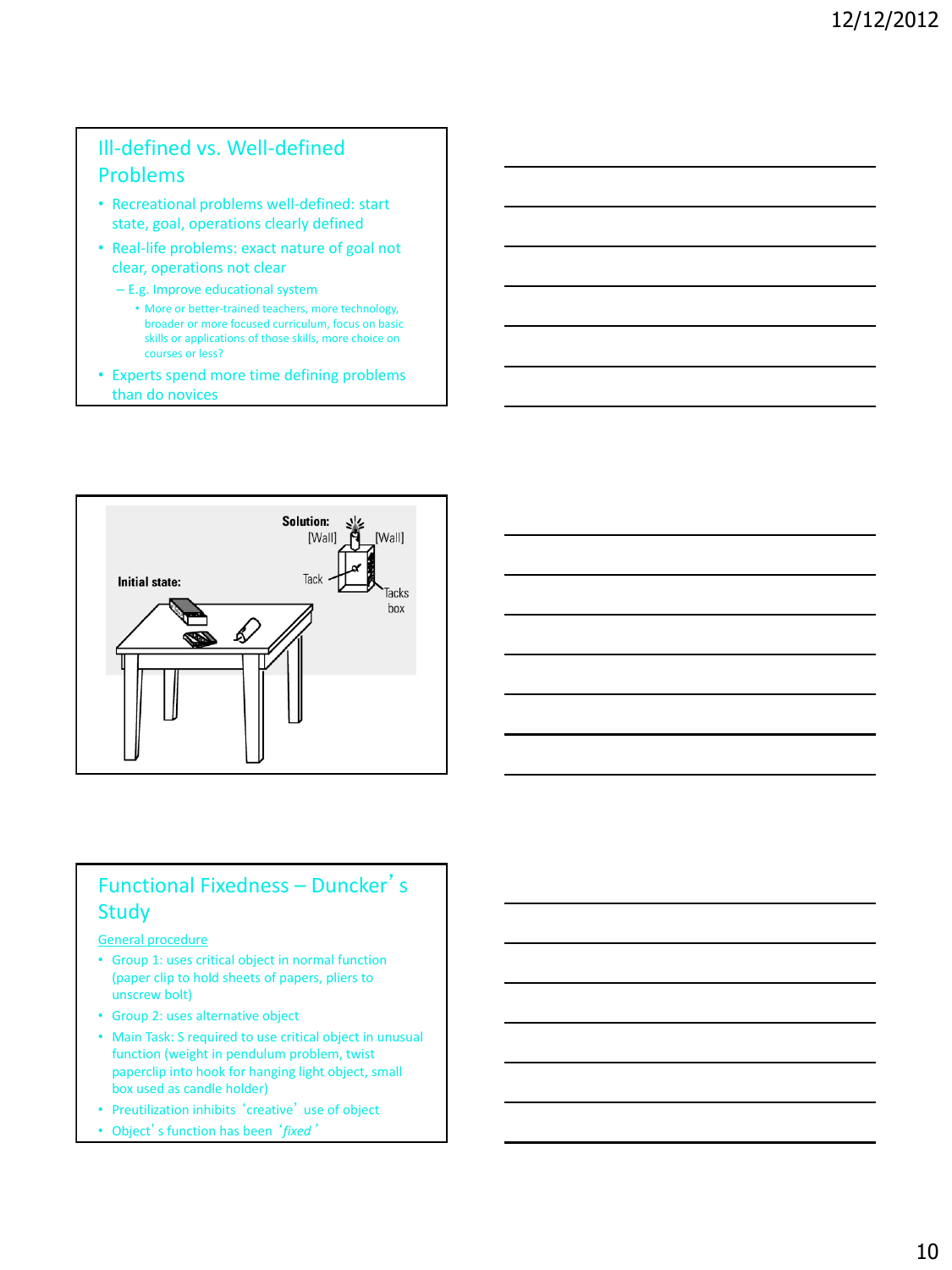# Einstellung or Problem-solving Set

- Set of attitudes, beliefs & assumptions the problem solver makes
- Luchins' Water Jars Problems
- 3 water jars, irregular shapes

| 1. A = 18, B = 47, C = 2              | <b>Goal: 25</b>  |
|---------------------------------------|------------------|
| 2. $A = 21$ , $B = 127$ , $C = 3$     | <b>Goal: 100</b> |
| $3. A = 14, B = 163, C = 25$ Goal: 99 |                  |
| 4. $A = 18$ . $B = 43$ . $C = 10$     | Goal: 5          |

5.  $A = 9$ ,  $B = 42$ ,  $C = 6$  Goal: 21

### Einstellung or Problem-solving Set

Goal: 22 Goal: 20 Goal: 18 Goal: 25

| 6. A = 18, B = 48 C = 4          |  |
|----------------------------------|--|
| 7. A = 23, B = 127, C = 3        |  |
| 8. A = $15$ , B = $39$ , C = $3$ |  |
| $9. A = 28, B = 76, C = 3$       |  |

# Einstellung - 2

- Ss quickly realize that solution is same for first 5 problems  $(B - A - 2*C)$ 
	- Apply same formula to Problems 6 & 7 which have simpler solution
	- Apply same formula to Problem 7. Doesn't work. Overlook simple method (64% of Ss failed to solve)
- Ss easily 'routinize' problem solution, fail to consider easier solution methods
- Ss fail to solve simple problem because of Einstellung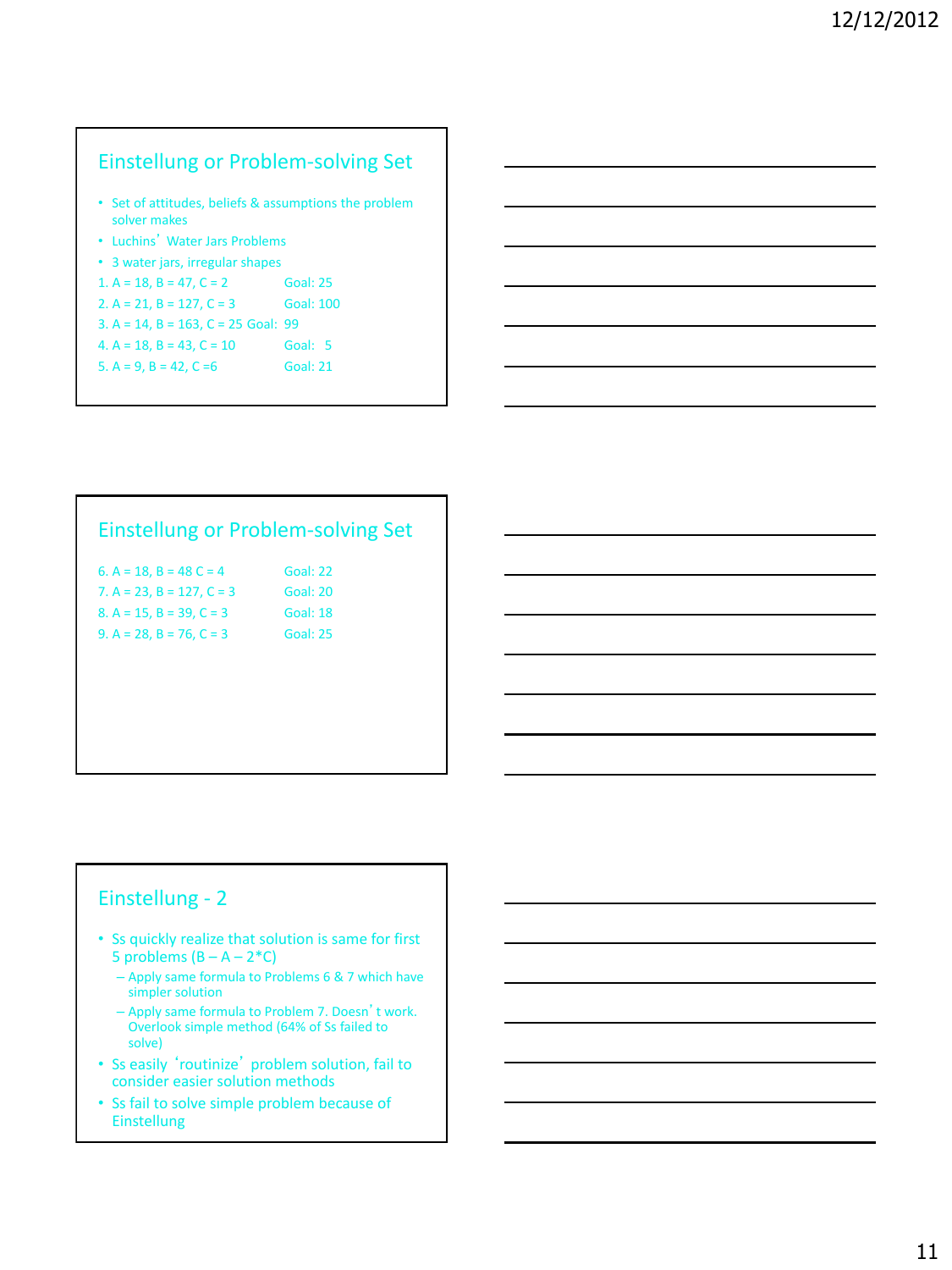### Problem-Solving Set

- Assumptions about problem which direct solution attempts
	- Nine-dot problem: Ss assume that lines must stay within the square
- Triangle within a circle problem
- Circular garden problem
- Set often useful restricts focus to likely approaches
	- Insight problems misdirect attention
- Try 16–dot problem, 25-dot problem

#### **Creativity**

Characteristics of Creative People

- Knowledge & skills in relevant domain
- Creative people are intelligent
- Take risks (in chosen field), tolerate criticism
- Deal with ambiguity, like complexity
- Individualistic, don't follow the crowd
- Motivated by pleasure in their work
- Hard working, highly productive

#### Creativity - 2

- Supportive environment financial support, work place, tools, time
- Critical knowledge available, creative person puts the right ideas together
	- E.g. Charles Darwin, Watson & Crick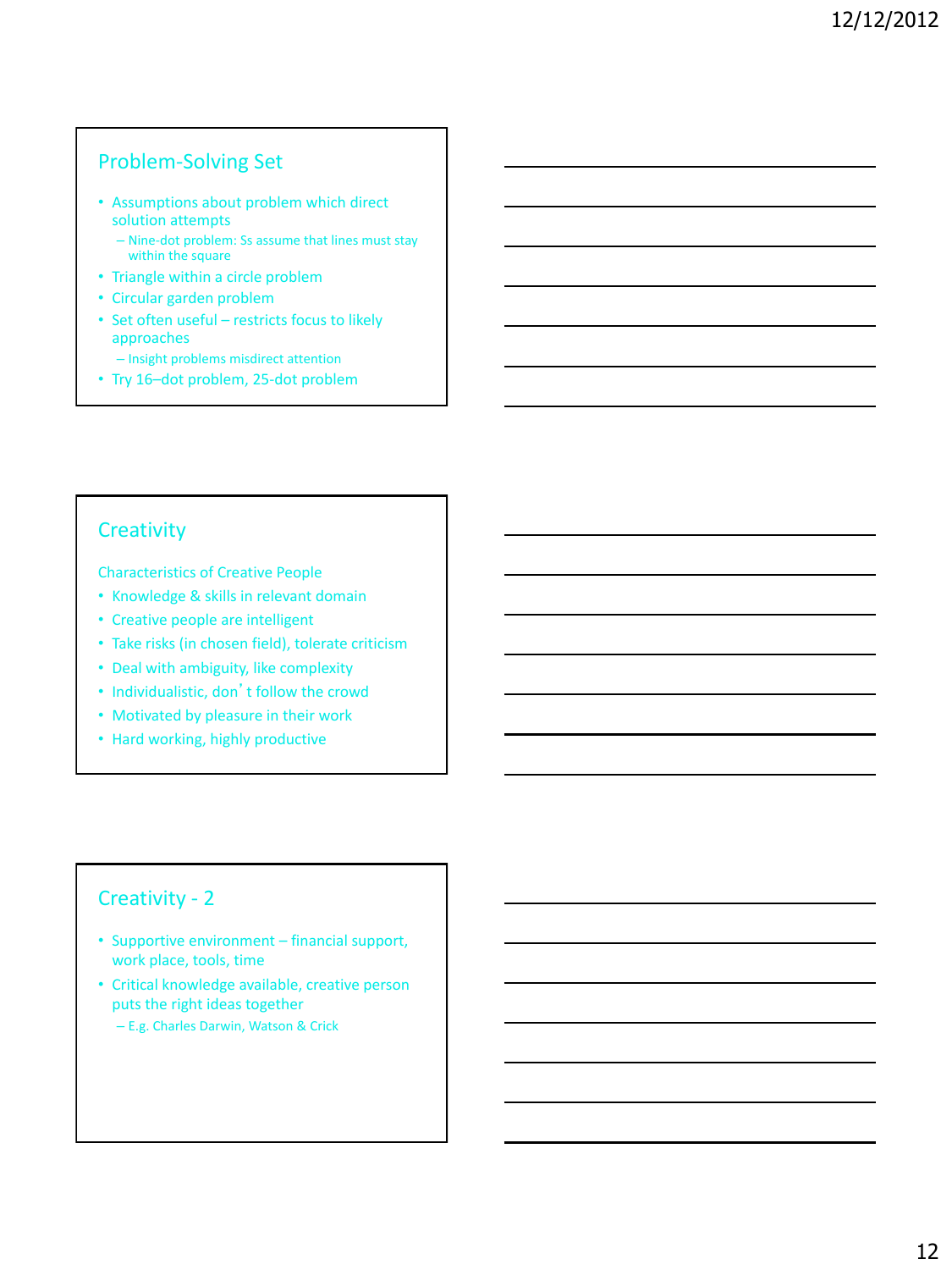# Incubation & Illumination

#### Wallas (1927)

- Described stages of creative problem solving
	- Preparation, active conscious work
	- Incubation no conscious thought – Intimation – feeling of being close
	- Illumination sudden insight
	- Verification testing & evaluating the idea
	- Stages not in forward sequence Ss loop back
- Steps 1 & 5 involve taught skills (System 2 thinking)
- Some problems solved without incubation period; some problems never solved
- Sometimes sequence of mini-insights

#### Illumination – Metcalfe

- Gave Ss insight problems (like the circular garden problem)
- Ss gave ratings of warmth (closeness to solution)
- Examine ratings at 10-sec intervals before solution
- Ratings low, & rise suddenly just at solution.
- Consider correct & incorrect solutions separately



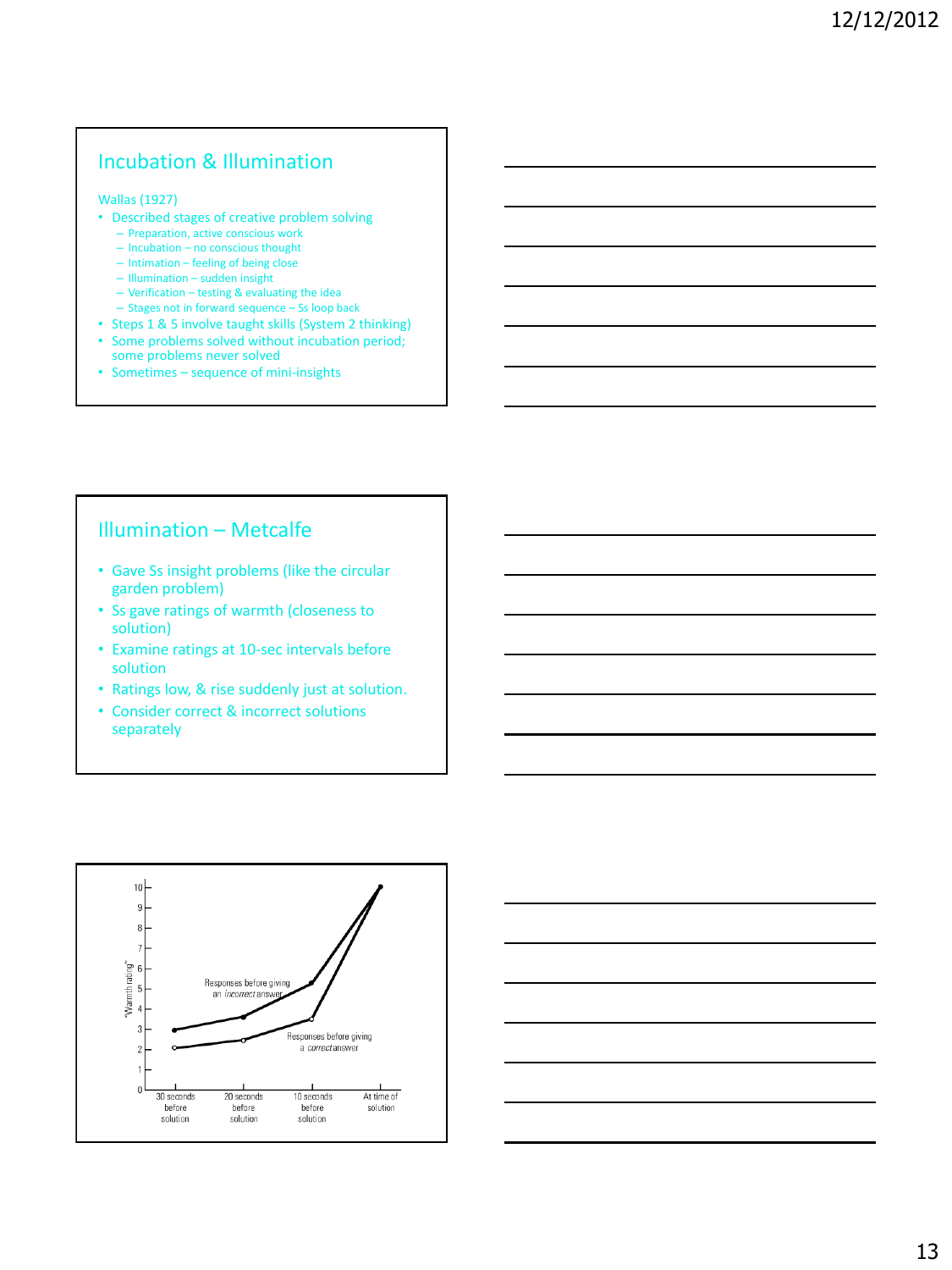# Metcalfe - 3

- Ss with *incorrect* solutions slightly more confident
- Ss can't tell if they really on verge of solution or not
- Solution really comes "out of the blue".
- 'Aha!' phonomenon: sudden retrieval of problemrelevant information because of cue in environment (See Thomas and Lleras article) or possibly free association
- Similar to tip-of–the-tongue phenomenon
- Activation of idea to try with no guarantee of success

#### Incubation

- Incubation break from problem,
	- Usually more effective to continue work, breaks disruptive
- Break exposure to cues in environment that prime relevant info or trigger retrieval, S learns something relevant
- Smith & Blankenship: break allows dissipation of inappropriate approach or set.



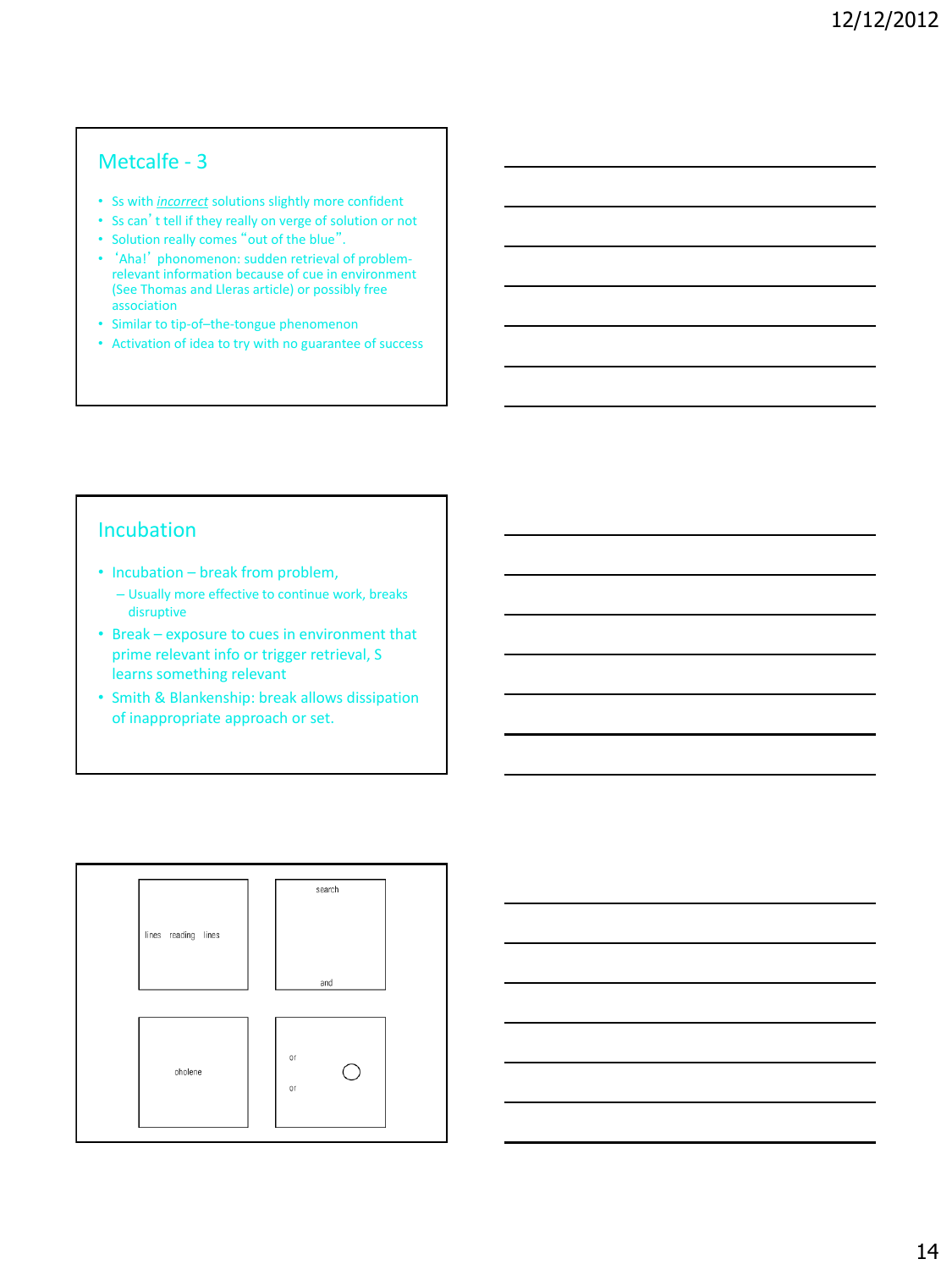# Smith & Blankenship

- Presented rebus problems plus misleading cues
- Control Ss 1 minute per problem
- Incubation Ss 30 sec per problem, then had second try (30 sec) at all missed problems
- Incubation Ss more likely to forget misleading cue & more likely to solve the problem
- Incubation period  $\rightarrow$  loss in activation of inappropriate approach or set

# What is creativity?

#### Illumination

- Discovery of new possibilities for solution – New learning, or cues have primed old (unretrievable) memories
- Dissipation of fatigue, inappropriate approaches or sets
- Creative people not "different", similar memory strategies, heuristics etc. as "normal" people
- Like experts have a lot of knowledge in domain, knowledge is interconnected & retrievable, many different strategies
- Broad knowledge in other domains may see analogies in "irrelevant" areas

• End of lecture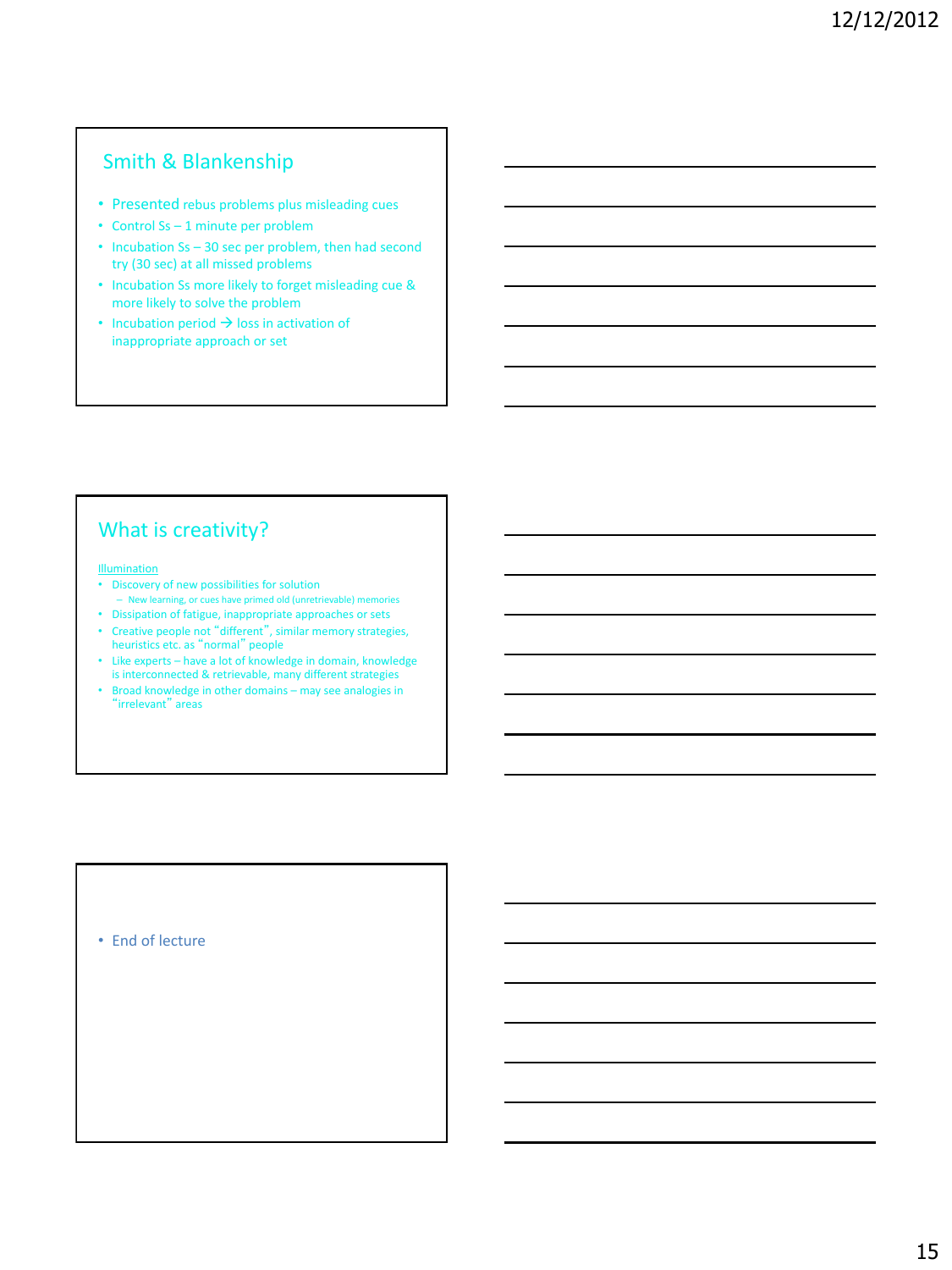### Penney – Incubation effects

- Ss given 10-letter word & had to rearrange letters to make words of 5 letters or more
- Ss worked until they couldn't produce any more words
- In Expts 1 & 2 length of break manipulated (15 min, 3 hrs, 24 hrs)
- Ss did word-stem completion task before returning to anagram task. Words relevant or not to anagram task.

# Penney – Incubation effects - 2

- Expts 1 & 2: Ss produced new words after break  $\rightarrow$  suggests break allowed old activation to decay & new associations to be activated.
- Break of 2 hours better than 15 min, but longer break not more beneficial.

# Penney – Incubation effects - 3

- Exp 3 relevant or irrelevant cues varied within Ss
- NO break or 30 min.
- More new responses after 30-min break than after no break
- Effect of relevant words during interval significant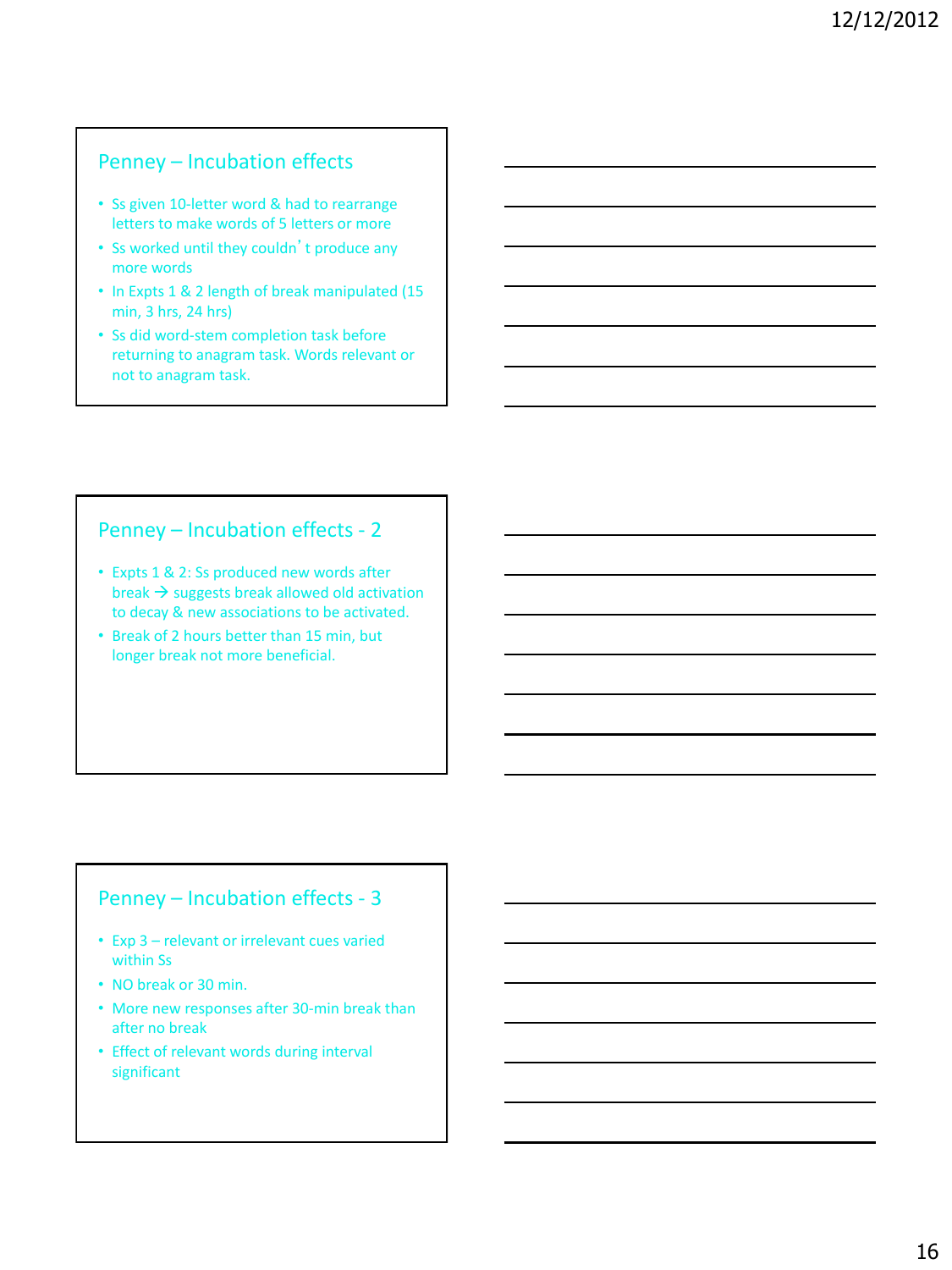### Creativity: Summary

- Creativity requires domain=specific expertise & wide general knowledge
	- Domain specific skills, techniques, strategies
- Creative artists, musicians, scientists etc intrinsically motivated.
	- Notice task-relevant cues
- Extrinsic motivation (money, fame, fear of losing job etc.) works against creativity
- Need time  $\rightarrow$  incubation effect



### Computer Simulation Models

- Newell & Simon developed computer simulation model: General Problem Solver or GPS
- Advantage of simulation: model is fully specified
- GPS designed to use same strategies as humans (means–ends analysis), make similar errors
- GPS solved symbolic logic problems